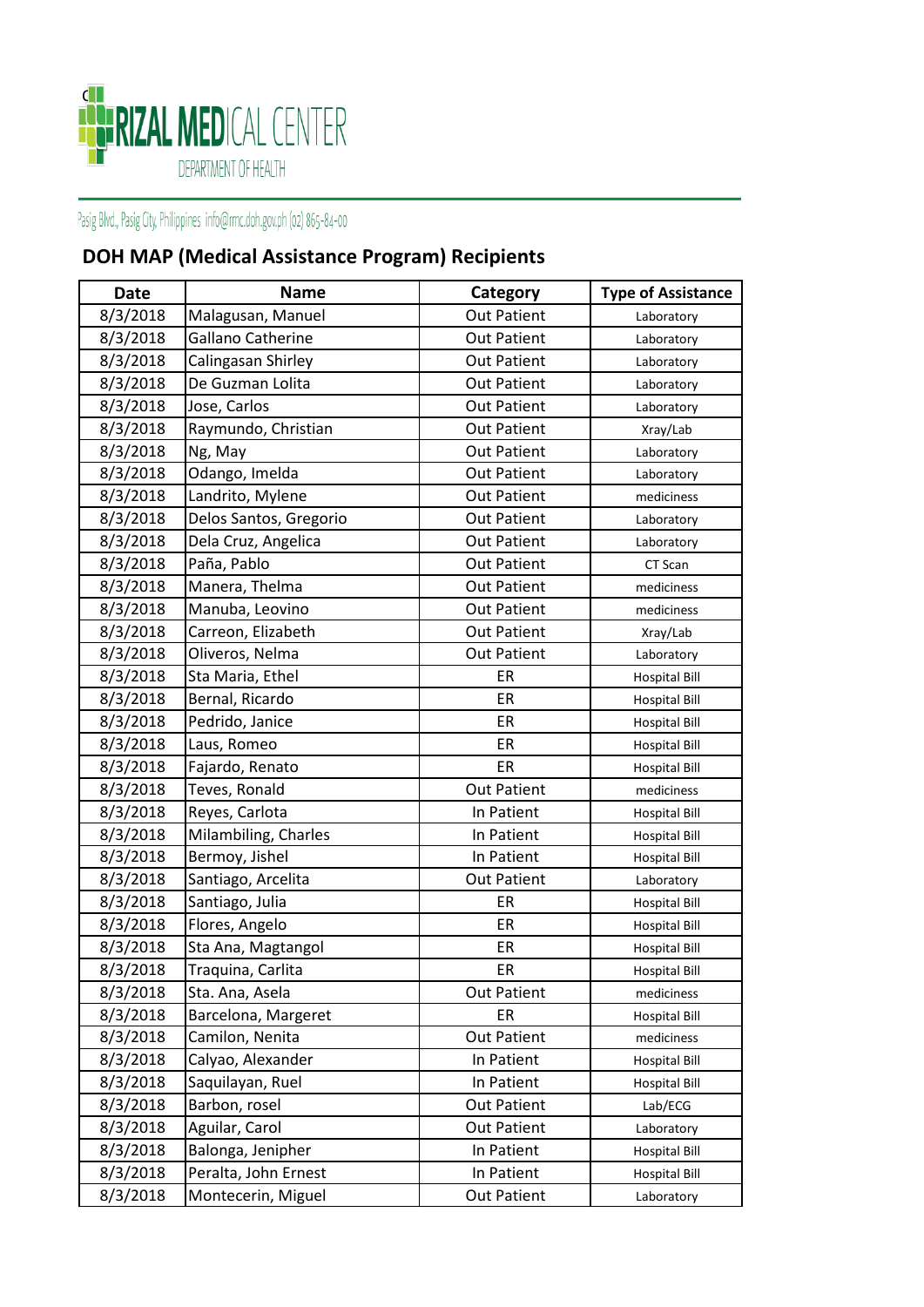| 8/3/2018 | Cordero, Evelyn         | <b>Out Patient</b> | mediciness           |
|----------|-------------------------|--------------------|----------------------|
| 8/3/2018 | Granale, Alexander      | In Patient         | <b>Hospital Bill</b> |
| 8/3/2018 | Pedrido, Stella         | In Patient         | <b>Hospital Bill</b> |
| 8/3/2018 | Pollero, Precy          | <b>Out Patient</b> | Ultrasound           |
| 8/3/2018 | Pilones, Angel May      | In Patient         | <b>Hospital Bill</b> |
| 8/3/2018 | Abion, Resurreccion     | <b>Out Patient</b> | Laboratory           |
| 8/3/2018 | Decepida, Victor        | <b>Out Patient</b> | mediciness           |
| 8/3/2018 | Mateo, Ma. Rhodora      | <b>Out Patient</b> | laboratory           |
| 8/3/2018 | Fernandez, Eric         | <b>Out Patient</b> | laboratory           |
| 8/3/2018 | Tan, Norma              | <b>Out Patient</b> | mediciness           |
| 8/3/2018 | Lurzano, Angela         | In Patient         | <b>Hospital Bill</b> |
| 8/3/2018 | Loterte, John Carlo     | <b>Out Patient</b> | mediciness           |
| 8/3/2018 | Baldove, Christine      | In Patient         | <b>Hospital Bill</b> |
| 8/3/2018 | Burbon, Renato          | <b>Out Patient</b> | mediciness           |
| 8/3/2018 | Tarnate, Perla          | In Patient         | <b>Hospital Bill</b> |
| 8/3/2018 | Lantican, Alcris        | <b>Out Patient</b> | Laboratory           |
| 8/3/2018 | Cruz, Ruperto           | <b>Out Patient</b> | Laboratory           |
| 8/6/2018 | Timbol, Rochelle Janica | <b>Out Patient</b> | Laboratory           |
| 8/6/2018 | Berroya, Jesusa         | <b>Out Patient</b> | Physical Therapy     |
| 8/6/2018 | San Antonio, Michael    | <b>Out Patient</b> | mediciness           |
| 8/6/2018 | Barcelona, Rona         | <b>Out Patient</b> | Laboratory           |
| 8/6/2018 | Napi, Amelita           | ER                 | <b>Hospital Bill</b> |
| 8/6/2018 | Albino, Orlando         | <b>Out Patient</b> | Laboratory           |
| 8/6/2018 | Ebrada, MA Crisanta     | <b>Out Patient</b> | Lab/Xray             |
| 8/6/2018 | Antolin, Jowie          | <b>Out Patient</b> | CT Scan              |
| 8/6/2018 | Gatdula, Edison         | <b>Out Patient</b> | <b>UTZ</b>           |
| 8/6/2018 | Tiñga, Sheira Joy       | <b>Out Patient</b> | Lab/Xray             |
| 8/6/2018 | Bombalis, Digna         | <b>Out Patient</b> | Laboratory           |
| 8/6/2018 | Bantay, Francisco       | <b>Out Patient</b> | Lab/Xray             |
| 8/6/2018 | Magnaye, Purificacion   | <b>Out Patient</b> | Meds/Lab             |
| 8/6/2018 | Botilo, Felipe          | <b>Out Patient</b> | Laboratory           |
| 8/6/2018 | Roxas, Kevin            | <b>Out Patient</b> | x-Ray                |
| 8/6/2018 | Ricafrente, Jennifer    | <b>Out Patient</b> | Laboratory           |
| 8/6/2018 | Oliver, Domingo         | <b>Out Patient</b> | <b>UTZ</b>           |
| 8/6/2018 | De Leon, Gilda          | <b>Out Patient</b> | mediciness           |
| 8/6/2018 | Panuncio, Georgie       | <b>Out Patient</b> | Laboratory           |
| 8/6/2018 | Francisco, Lolita       | <b>Out Patient</b> | Lab/Ecg/Utz          |
| 8/6/2018 | Guerrero, Crisanta      | <b>Out Patient</b> | Lab/XRAY             |
| 8/6/2018 | Tacsay, Gloria          | <b>Out Patient</b> | mediciness           |
| 8/6/2018 | Eskeluna, Bernabe       | ER                 | <b>Hospital Bill</b> |
| 8/6/2018 | Blando, Jerome          | <b>Out Patient</b> | mediciness           |
| 8/6/2018 | Villacorta, Danilo      | <b>Out Patient</b> | 2D Echo              |
| 8/6/2018 | Caindoy, Michelle       | <b>Out Patient</b> | Biopsy               |
| 8/6/2018 | Hernandez, Joana        | <b>Out Patient</b> | Laboratory           |
| 8/6/2018 | Buruanga, Larifie       | ER                 | <b>Hospital Bill</b> |
| 8/6/2018 | Balagot, Michel         | ER                 | <b>Hospital Bill</b> |
| 8/6/2018 | Saguisag, Corazon       | ER                 | <b>Hospital Bill</b> |
| 8/6/2018 | Bernardo, Weenee        | ER                 | <b>Hospital Bill</b> |
| 8/6/2018 | Erit, Wineane           | ER                 | <b>Hospital Bill</b> |
| 8/6/2018 | Rosas, Lopito           | ER                 | <b>Hospital Bill</b> |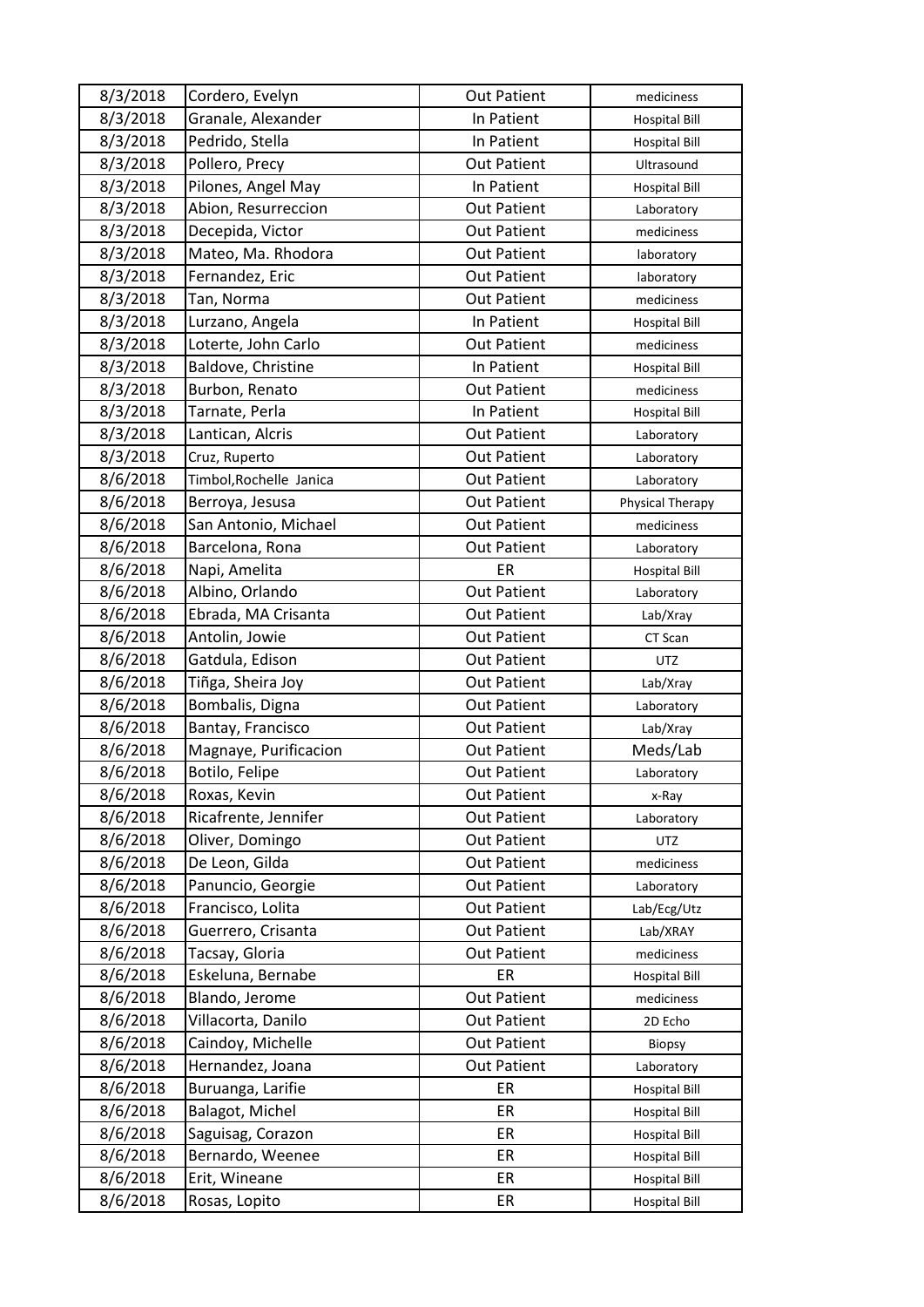| 8/6/2018 | Cruz, Ronald            | ER                 | <b>Hospital Bill</b> |
|----------|-------------------------|--------------------|----------------------|
| 8/6/2018 | Bachiller, Clara        | ER                 | <b>Hospital Bill</b> |
| 8/6/2018 | Racela, Felicitas       | ER                 | <b>Hospital Bill</b> |
| 8/6/2018 | Sison, Kendie           | ER                 | <b>Hospital Bill</b> |
| 8/6/2018 | Rapada, Genesis         | ER                 | <b>Hospital Bill</b> |
| 8/6/2018 | Aguilar, Daisaree       | ER                 | <b>Hospital Bill</b> |
| 8/6/2018 | Plata, Aladino          | ER                 | <b>Hospital Bill</b> |
| 8/6/2018 | Dulma, Arman            | ER                 | <b>Hospital Bill</b> |
| 8/6/2018 | Gulas, Joel             | ER                 | <b>Hospital Bill</b> |
| 8/6/2018 | Javier, Vicente         | ER                 | <b>Hospital Bill</b> |
| 8/6/2018 | Demate, Amalou          | ER                 | <b>Hospital Bill</b> |
| 8/6/2018 | Castro, Camilo          | ER                 | <b>Hospital Bill</b> |
| 8/6/2018 | Apawan, Mark Lorenz     | In Patient         | <b>Hospital Bill</b> |
| 8/7/2018 | Diano, Eduardo          | <b>Out Patient</b> | Lab/Xray             |
| 8/7/2018 | Francisco, Lydenia      | <b>Out Patient</b> | Ultrasound           |
| 8/7/2018 | Vargas, Rolando         | <b>Out Patient</b> | Lab/Ultrasound       |
| 8/7/2018 | San Adres, Teresita     | <b>Out Patient</b> | mediciness           |
| 8/7/2018 | Bolactia, Salvacion     | <b>Out Patient</b> | Laboratory           |
| 8/7/2018 | Nagor, Virna            | <b>Out Patient</b> | Laboratory           |
| 8/7/2018 | Manalo, Michael         | <b>Out Patient</b> | mediciness           |
| 8/7/2018 | Intalan, Edmundo        | <b>Out Patient</b> | Physical Therapy     |
| 8/7/2018 | Rico, Keith             | <b>Out Patient</b> | Laboratory           |
| 8/7/2018 | Del Rosario, Jose Marie | In Patient         | <b>Hospital Bill</b> |
| 8/7/2018 | Daabay, Marilet         | In Patient         | <b>Hospital Bill</b> |
| 8/7/2018 | Quizon, Laarni          | ER                 | <b>Hospital Bill</b> |
| 8/7/2018 | Ogatesco, Gladys        | ER                 | <b>Hospital Bill</b> |
| 8/7/2018 | Porwelo, Rosario        | ER                 | <b>Hospital Bill</b> |
| 8/7/2018 | Sanchez, Condrado       | ER                 | <b>Hospital Bill</b> |
| 8/7/2018 | Francisco, Mary Ann     | ER                 | <b>Hospital Bill</b> |
| 8/7/2018 | Sakayan, Juven          | In Patient         | <b>Hospital Bill</b> |
| 8/7/2018 | Catabay, Eduardo        | <b>Out Patient</b> | mediciness           |
| 8/7/2018 | Cantero, Jolly          | In Patient         | <b>Hospital Bill</b> |
| 8/7/2018 | Anselmo, Natalia        | <b>Out Patient</b> | mediciness           |
| 8/7/2018 | Edma, Remegia           | <b>Out Patient</b> | mediciness           |
| 8/7/2018 | Sanidad, Romulo         | <b>Out Patient</b> | mediciness           |
| 8/7/2018 | Maristela, Melinda      | <b>Out Patient</b> | mediciness           |
| 8/7/2018 | Agana, Juby             | <b>Out Patient</b> | Ultrasound           |
| 8/7/2018 | Valdez, Antonio         | <b>Out Patient</b> | mediciness           |
| 8/7/2018 | Fajardo, Florencia      | <b>Out Patient</b> | Lab/ECG              |
| 8/7/2018 | De Leon, Rowena         | <b>Out Patient</b> | Ct-Scan              |
| 8/7/2018 | Elizan, Mary Ann        | <b>Out Patient</b> | LAboratory           |
| 8/7/2018 | Merciales, Corazon      | In Patient         | <b>Hospital Bill</b> |
| 8/7/2018 | Landrito, Marifel       | <b>Out Patient</b> | Laboratory           |
| 8/7/2018 | Arevalo, Lucila         | <b>Out Patient</b> | Laboratory           |
| 8/7/2018 | Morante, Janela         | <b>Out Patient</b> | Physical Therapy     |
| 8/7/2018 | Quimpo, Rowena          | <b>Out Patient</b> | Lab/Xray             |
| 8/7/2018 | Tabunda, Elgin          | <b>Out Patient</b> | mediciness           |
| 8/7/2018 | Tuballes, Alvin         | In Patient         | <b>Hospital Bill</b> |
| 8/7/2018 | Aratea, Jimmy           | <b>Out Patient</b> | mediciness           |
| 8/7/2018 | Laquesta, Roderick      | <b>Out Patient</b> | Laboratory           |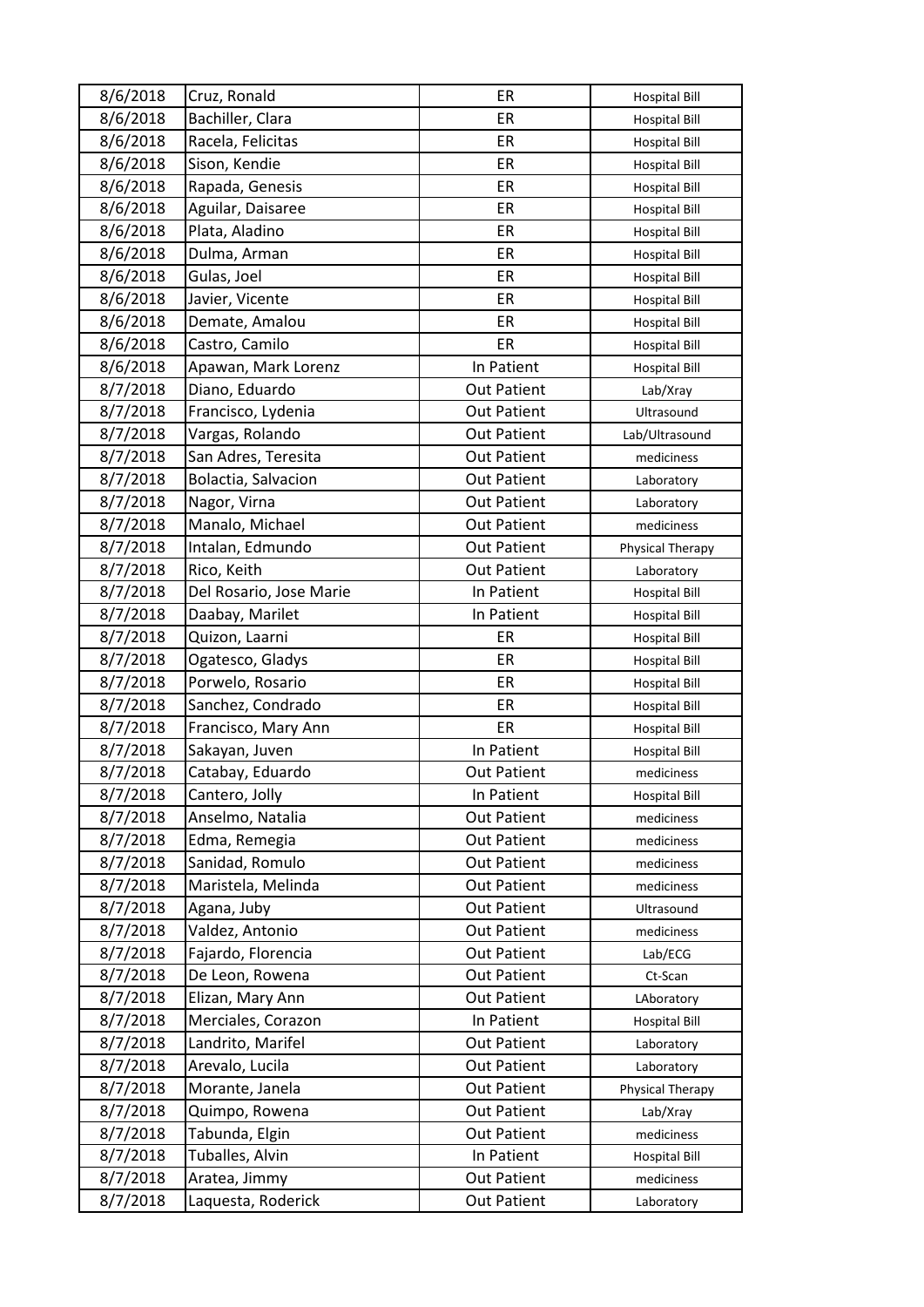| 8/7/2018 | Dela Cruz, Ernesto      | <b>Out Patient</b> | 2D Echo              |
|----------|-------------------------|--------------------|----------------------|
| 8/7/2018 | Basquiña, Rotsen        | ER                 | <b>Hospital Bill</b> |
| 8/7/2018 | Penaredondo, Aphrodite  | <b>Out Patient</b> | Laboratory           |
| 8/7/2018 | Sison, Joan             | <b>Out Patient</b> | Ultrasound           |
| 8/7/2018 | Magpayo, Gloria         | <b>Out Patient</b> | Laboratory           |
| 8/7/2018 | Sumicion, Rolando       | <b>Out Patient</b> | Laboratory           |
| 8/7/2018 | Peligrino, Annelyn      | <b>Out Patient</b> | LAboratory           |
| 8/7/2018 | Sarip, Maharain         | <b>Out Patient</b> | CT Scan              |
| 8/7/2018 | Herera, Rogelio         | <b>Out Patient</b> | mediciness           |
| 8/7/2018 | Gasataya, Melecio       | <b>Out Patient</b> | mediciness           |
| 8/7/2018 | Paralejas, Elvira       | <b>Out Patient</b> | Laboratory           |
| 8/7/2018 | Aruz, Eugenia           | <b>Out Patient</b> | Laboratory           |
| 8/7/2018 | Navarro, Eizel          | In Patient         | <b>Hospital Bill</b> |
| 8/7/2018 | Tarrega, Rachel Ann     | <b>Out Patient</b> | mediciness           |
| 8/7/2018 | Velez, Lara Jane        | <b>Out Patient</b> | LAboratory           |
| 8/7/2018 | Dela Cruz, Epifania     | <b>Out Patient</b> | mediciness           |
| 8/7/2018 | Francisco, Wilfredo     | <b>Out Patient</b> | Laboratory           |
| 8/7/2018 | Francisco, Gregoria     | <b>Out Patient</b> | Laboratory           |
| 8/7/2018 | Reyes, Elena            | <b>Out Patient</b> | 2D Echo              |
| 8/7/2018 | Samson, Narciso         | <b>Out Patient</b> | mediciness           |
| 8/7/2018 | Dionisio, Vilma         | In Patient         | <b>Hospital Bill</b> |
| 8/7/2018 | De Leon, Herminigildo   | ER                 | <b>Hospital Bill</b> |
| 8/7/2018 | Mcdonough, Allan        | <b>Out Patient</b> | LAboratory           |
| 8/7/2018 | Dasigan, Joel           | <b>Out Patient</b> | LAboratory           |
| 8/8/2018 | Delos Santos, Guia      | <b>Out Patient</b> | Medsicines           |
| 8/8/2018 | Talangan, Jessica       | <b>Out Patient</b> | <b>UTZ</b>           |
| 8/8/2018 | Salazar, Nelson         | <b>Out Patient</b> | LAboratory           |
| 8/8/2018 | Joel, Jocelyn           | <b>Out Patient</b> | LAboratory           |
| 8/8/2018 | Fuentes, Millet         | <b>Out Patient</b> | 2D Echo              |
| 8/8/2018 | Torrecampo, Rowen Keith | <b>Out Patient</b> | LAboratory           |
| 8/8/2018 | Zamora, Edward          | <b>Out Patient</b> | 2D Echo              |
| 8/8/2018 | Uadan, Bives            | ER                 | <b>Hospital Bill</b> |
| 8/8/2018 | Asim, Myrna             | In Patient         | <b>Hospital Bill</b> |
| 8/8/2018 | Benitez, Rizelle Anne   | ER                 | <b>Hospital Bill</b> |
| 8/8/2018 | Gonzales, Nathaniel     | ER                 | <b>Hospital Bill</b> |
| 8/8/2018 | Mortel, Brandon         | ER                 | <b>Hospital Bill</b> |
| 8/8/2018 | Quitaleg, Peregrino     | <b>Out Patient</b> | mediciness           |
| 8/8/2018 | Osano, Mary Joy         | ER                 | <b>Hospital Bill</b> |
| 8/8/2018 | Rosatazo, Joanna Marie  | ER                 | <b>Hospital Bill</b> |
| 8/8/2018 | Espinosa, Roberto       | <b>Out Patient</b> | CT Scan              |
| 8/8/2018 | Guardiano, Jether       | ER                 | <b>Hospital Bill</b> |
| 8/8/2018 | Villamil, Maricris      | ER                 | <b>Hospital Bill</b> |
| 8/8/2018 | Cervantes, Susana       | ER                 | <b>Hospital Bill</b> |
| 8/8/2018 | Buesa, Danica           | ER                 | <b>Hospital Bill</b> |
| 8/8/2018 | Salonga, Marciano       | ER                 | <b>Hospital Bill</b> |
| 8/8/2018 | Dela Cruz, Luz          | <b>Out Patient</b> | Lab/xray             |
| 8/8/2018 | Ramos, Emma             | <b>Out Patient</b> | Lab/xray             |
| 8/8/2018 | Garcia, James           | ER                 | <b>Hospital Bill</b> |
| 8/8/2018 | Rodriguez, John Mark    | ER                 | <b>Hospital Bill</b> |
| 8/8/2018 | Tactaquin, Melinda      | <b>Out Patient</b> | Laboratory           |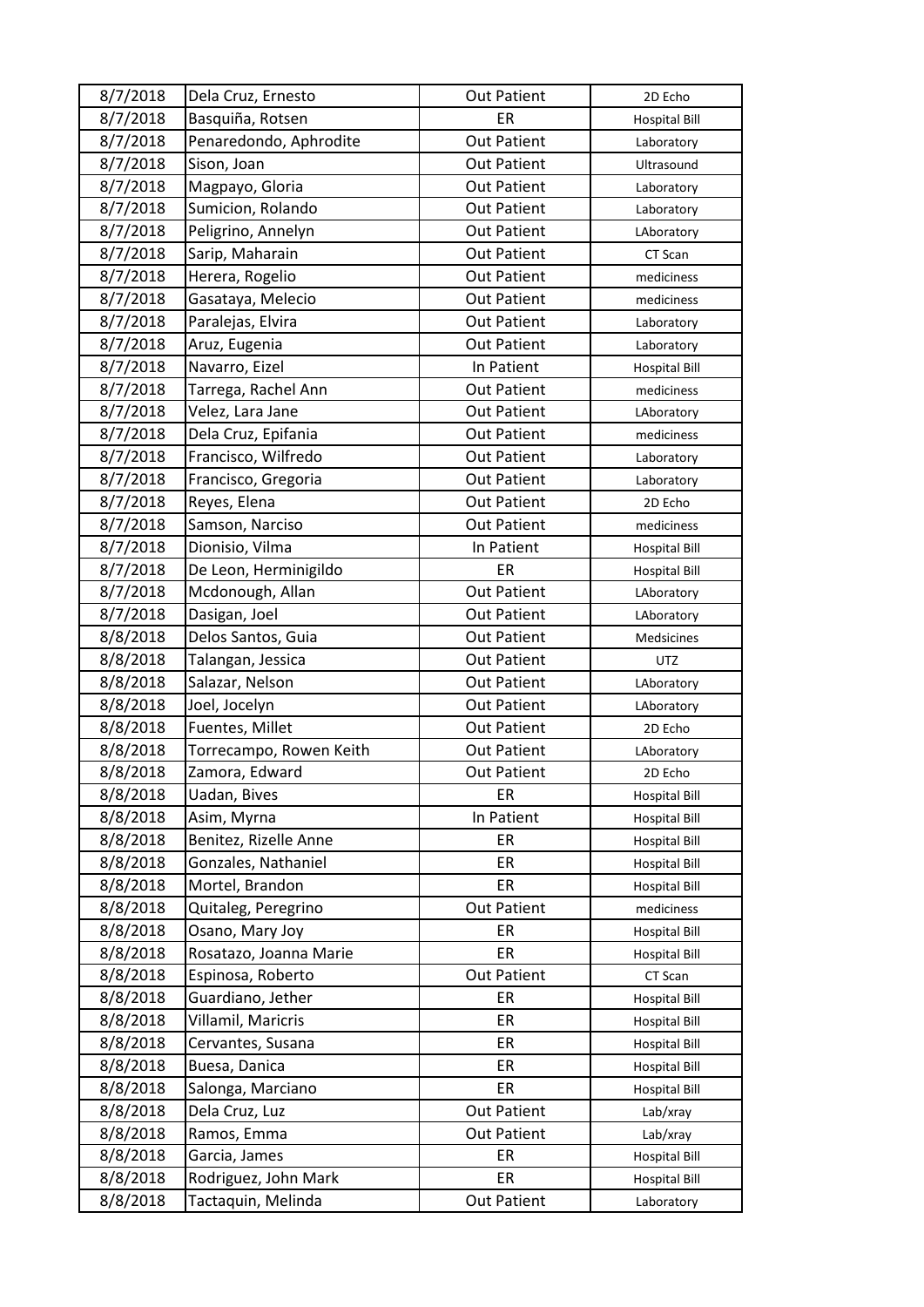| 8/8/2018 | Abrantes, Benjie        | In Patient         | <b>Hospital Bill</b> |
|----------|-------------------------|--------------------|----------------------|
| 8/8/2018 | Fernandez, Ryan         | ER                 | <b>Hospital Bill</b> |
| 8/8/2018 | Borral, Remedios        | ER                 | <b>Hospital Bill</b> |
| 8/8/2018 | Velasco, Rolly          | ER                 | <b>Hospital Bill</b> |
| 8/8/2018 | Miñosa, Clarita         | ER                 | <b>Hospital Bill</b> |
| 8/8/2018 | De Lara, Angel          | ER                 | <b>Hospital Bill</b> |
| 8/8/2018 | Angeles, Mercedes       | ER                 | <b>Hospital Bill</b> |
| 8/8/2018 | Dela Cruz, Mario        | ER                 | <b>Hospital Bill</b> |
| 8/8/2018 | Gutierrez, Max Dylan    | ER                 | <b>Hospital Bill</b> |
| 8/8/2018 | Permocille, Augusto     | In Patient         | <b>Hospital Bill</b> |
| 8/8/2018 | Stout, Hazel Anne       | ER                 | <b>Hospital Bill</b> |
| 8/8/2018 | Lopega, Jessalyn        | ER                 | <b>Hospital Bill</b> |
| 8/8/2018 | Porras, Rene            | ER                 | <b>Hospital Bill</b> |
| 8/8/2018 | Astrolavio, Kenshin     | ER                 | <b>Hospital Bill</b> |
| 8/8/2018 | Uy, Maribeth            | ER                 | <b>Hospital Bill</b> |
| 8/8/2018 | Quimson, Rowena         | ER                 | <b>Hospital Bill</b> |
| 8/8/2018 | Florentino, Paula Marie | ER                 | <b>Hospital Bill</b> |
| 8/8/2018 | Moico, Cezar            | ER                 | <b>Hospital Bill</b> |
| 8/8/2018 | Grino, Resurrecsion     | <b>Out Patient</b> | mediciness           |
| 8/8/2018 | Balido, Lorna           | <b>Out Patient</b> | Biopsy               |
| 8/8/2018 | San Diego, Josephine    | <b>Out Patient</b> | Meds/CT Scan         |
| 8/8/2018 | Israel, Loweano Jr      | <b>Out Patient</b> | CT Scan              |
| 8/8/2018 | Geremillo, Ireneo Jr    | <b>Out Patient</b> | mediciness           |
| 8/8/2018 | Mayola, Salem           | In Patient         | <b>Hospital Bill</b> |
| 8/8/2018 | Galve, Bernadette       | ER                 | <b>Hospital Bill</b> |
| 8/8/2018 | Paran, Laila            | <b>Out Patient</b> | LAboratory           |
| 8/8/2018 | Alcantara, Lucia        | <b>Out Patient</b> | mediciness           |
| 8/8/2018 | San Andres, Constancia  | <b>Out Patient</b> | mediciness           |
| 8/8/2018 | Evangelista, Virginia   | <b>Out Patient</b> | mediciness           |
| 8/8/2018 | Garcia, Nenita          | <b>Out Patient</b> | Laboratory           |
| 8/8/2018 | Manuba, Leovino         | <b>Out Patient</b> | mediciness           |
| 8/8/2018 | Nalunat, Rebecca        | <b>Out Patient</b> | Ct-Scan              |
| 8/8/2018 | Rimas, Beatriz          | <b>Out Patient</b> | Laboratory           |
| 8/8/2018 | Abogado, John rey       | In Patient         | <b>Hospital Bill</b> |
| 8/8/2018 | Fulgado, Manuela        | In Patient         | <b>Hospital Bill</b> |
| 8/8/2018 | Celestra, Christine     | <b>Out Patient</b> | <b>Biopsy</b>        |
| 8/8/2018 | Carpizo, Ronald         | In Patient         | <b>Hospital Bill</b> |
| 8/8/2018 | Castillo, Ronaldo       | <b>Out Patient</b> | 2D Echo              |
| 8/8/2018 | Meneses, Erza           | In Patient         | <b>Hospital Bill</b> |
| 8/8/2018 | Sta Ana, Asela          | <b>Out Patient</b> | mediciness           |
| 8/8/2018 | Tiu, Lourdes            | <b>Out Patient</b> | Laboratory           |
| 8/8/2018 | Vital, Andrea Fae       | In Patient         | <b>Hospital Bill</b> |
| 8/8/2018 | Santos, Epifanio        | <b>Out Patient</b> | mediciness           |
| 8/8/2018 | Milleza, Adoracion      | <b>Out Patient</b> | Physical Therapy     |
| 8/8/2018 | Lucero, Dionisio        | <b>Out Patient</b> | mediciness           |
| 8/8/2018 | Cajayon, Ricardo        | <b>Out Patient</b> | mediciness           |
| 8/8/2018 | Cruz, Evangelina        | In Patient         | <b>Hospital Bill</b> |
| 8/8/2018 | Calvez, Roberto         | <b>Out Patient</b> | mediciness           |
| 8/8/2018 | Rosales, Marcelina      | In Patient         | <b>Hospital Bill</b> |
| 8/9/2018 | Pacao, Emelinda         | ER                 | <b>Hospital Bill</b> |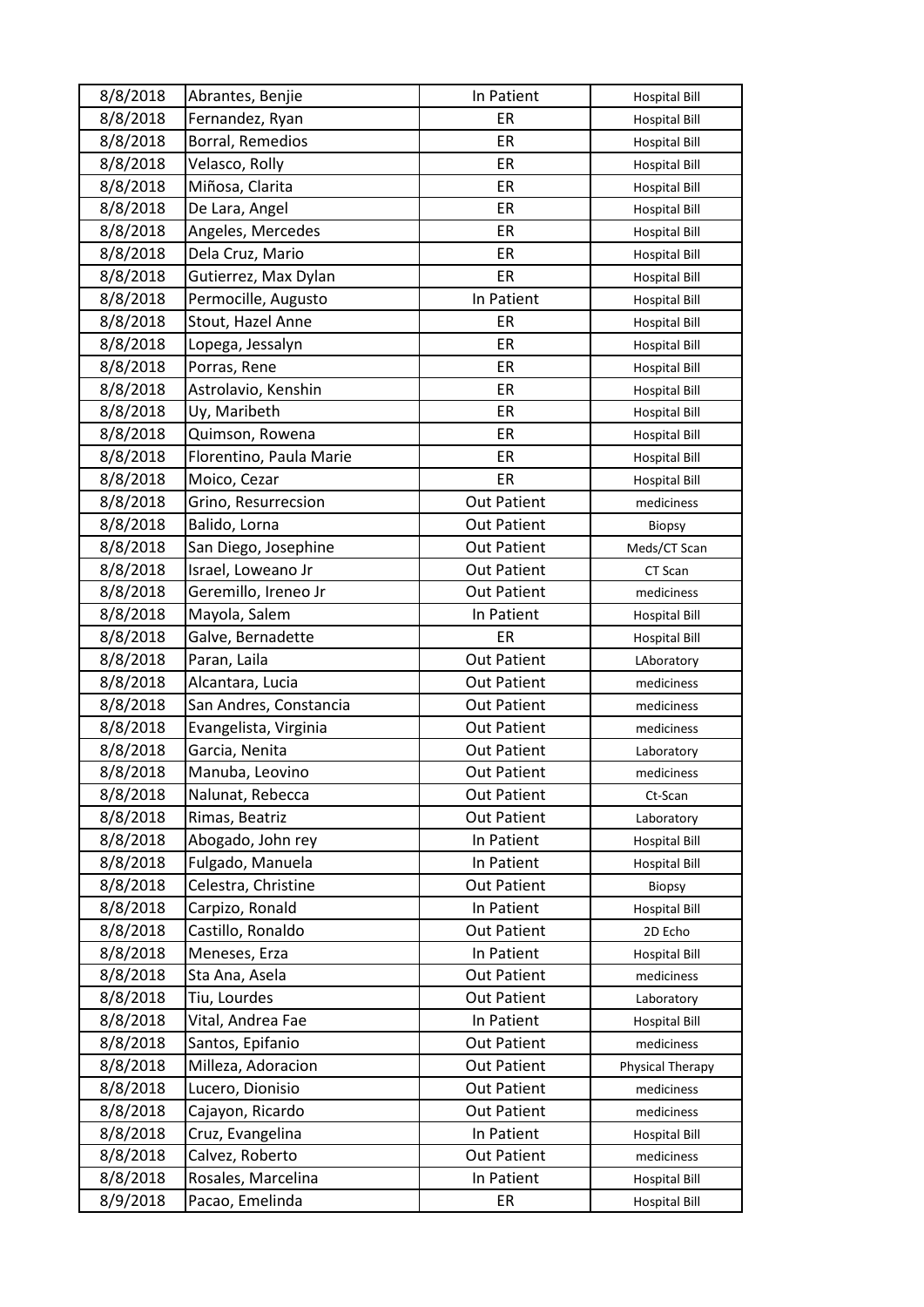| 8/9/2018  | Rubio, Eliezer              | ER                 | <b>Hospital Bill</b> |
|-----------|-----------------------------|--------------------|----------------------|
| 8/9/2018  | Montaño, Maribel            | ER                 | <b>Hospital Bill</b> |
| 8/9/2018  | Acero, Niceforo             | ER                 | <b>Hospital Bill</b> |
| 8/9/2018  | Sanchez, Dante              | ER                 | <b>Hospital Bill</b> |
| 8/9/2018  | Bucag, Jeriec               | ER                 | <b>Hospital Bill</b> |
| 8/9/2018  | Navarra, Nelver             | ER                 | <b>Hospital Bill</b> |
| 8/9/2018  | Ranes, Ruben                | ER                 | <b>Hospital Bill</b> |
| 8/9/2018  | Santos, MA Lira             | ER                 | <b>Hospital Bill</b> |
| 8/9/2018  | Gelera, Erwin               | ER                 | <b>Hospital Bill</b> |
| 8/9/2018  | Pellobello, Jenyca Mae      | In Patient         | <b>Hospital Bill</b> |
| 8/9/2018  | Tecson, Remedios            | <b>Out Patient</b> | Lab/Xray/ECG         |
| 8/9/2018  | Diviva, Emma                | <b>Out Patient</b> | Laboratory           |
| 8/9/2018  | Longasa, Flocerpida         | <b>Out Patient</b> | LAboratory           |
| 8/9/2018  | Castillo, Romulo Jr         | <b>Out Patient</b> | mediciness           |
| 8/9/2018  | Jimenez, Michelle           | <b>Out Patient</b> | Lab/Xray             |
| 8/9/2018  | Bacsarza, Mark Clarence     | In Patient         | <b>Hospital Bill</b> |
| 8/9/2018  | Tibulan, Amelia             | ER                 | <b>Hospital Bill</b> |
| 8/9/2018  | Alfonso, Anita              | In Patient         | <b>Hospital Bill</b> |
| 8/9/2018  | Morales, Sherill            | <b>Out Patient</b> | CT Scan              |
| 8/9/2018  | Laurente, Divina            | <b>Out Patient</b> | LAboratory           |
| 8/9/2018  | Delos Reyes, Brendo         | ER                 | <b>Hospital Bill</b> |
| 8/9/2018  | Waniwan, Rodrigo            | <b>Out Patient</b> | mediciness           |
| 8/9/2018  | De Leon, Corazon            | <b>Out Patient</b> | Lab/Meds             |
| 8/9/2018  | Guillarte, Rizalin          | <b>Out Patient</b> | medicines            |
| 8/9/2018  | Lagunsad, Leonela           | <b>Out Patient</b> | LAboratory           |
| 8/9/2018  | Sapad, Resthy               | <b>Out Patient</b> | P. Therapy           |
| 8/9/2018  | Ritaga, Rodolfo             | <b>Out Patient</b> | medicines            |
| 8/9/2018  | Asuncion, Hydie             | In Patient         | <b>Hospital Bill</b> |
| 8/9/2018  | Dineros, Catherine          | In Patient         | <b>Hospital Bill</b> |
| 8/9/2018  | Talangan, Jessica           | <b>Out Patient</b> | Ultrasound           |
| 8/9/2018  | Ramos, Hazel Anne           | <b>Out Patient</b> | Laboratory           |
| 8/9/2018  | Celeridad, Wilfredo         | ER                 | <b>Hospital Bill</b> |
| 8/9/2018  | Bergancia, John Christopher | <b>Out Patient</b> | medicines            |
| 8/9/2018  | Jaranilla, Elmo             | <b>Out Patient</b> | P. Therapy           |
| 8/9/2018  | Gamara, Cherry Ann          | <b>Out Patient</b> | mediciness           |
| 8/9/2018  | Dela Cruz, Erlinda          | <b>Out Patient</b> | mediciness           |
| 8/9/2018  | Santos, Marilyn             | <b>Out Patient</b> | Laboratory           |
| 8/9/2018  | Lantican, Alberto           | <b>Out Patient</b> | Laboratory           |
| 8/9/2018  | Villas, Michael             | <b>Out Patient</b> | Ct-Scan              |
| 8/9/2018  | Absin, Gilbert              | <b>Out Patient</b> | Physical Therapy     |
| 8/9/2018  | Dela Cruz, Elvira           | <b>Out Patient</b> | medicines            |
| 8/9/2018  | Barnedo, Princess           | <b>Out Patient</b> | Laboratory           |
| 8/9/2018  | Mateo, Ernesto              | <b>Out Patient</b> | mediciness           |
| 8/9/2018  | Tadeo, Ronald               | In Patient         | <b>Hospital Bill</b> |
| 8/9/2018  | Juli, Sidones               | In Patient         | <b>Hospital Bill</b> |
| 8/10/2018 | Sales, Mark Elis            | <b>Out Patient</b> | <b>Hospital Bill</b> |
| 8/10/2018 | Clemente, Julie             | ER                 | <b>Hospital Bill</b> |
| 8/10/2018 | Lucas, Jaime                | ER                 | <b>Hospital Bill</b> |
| 8/10/2018 | Panugan, Felisa             | <b>Out Patient</b> | Laboratory           |
| 8/10/2018 | Dalanon, Teresita           | ER                 | <b>Hospital Bill</b> |